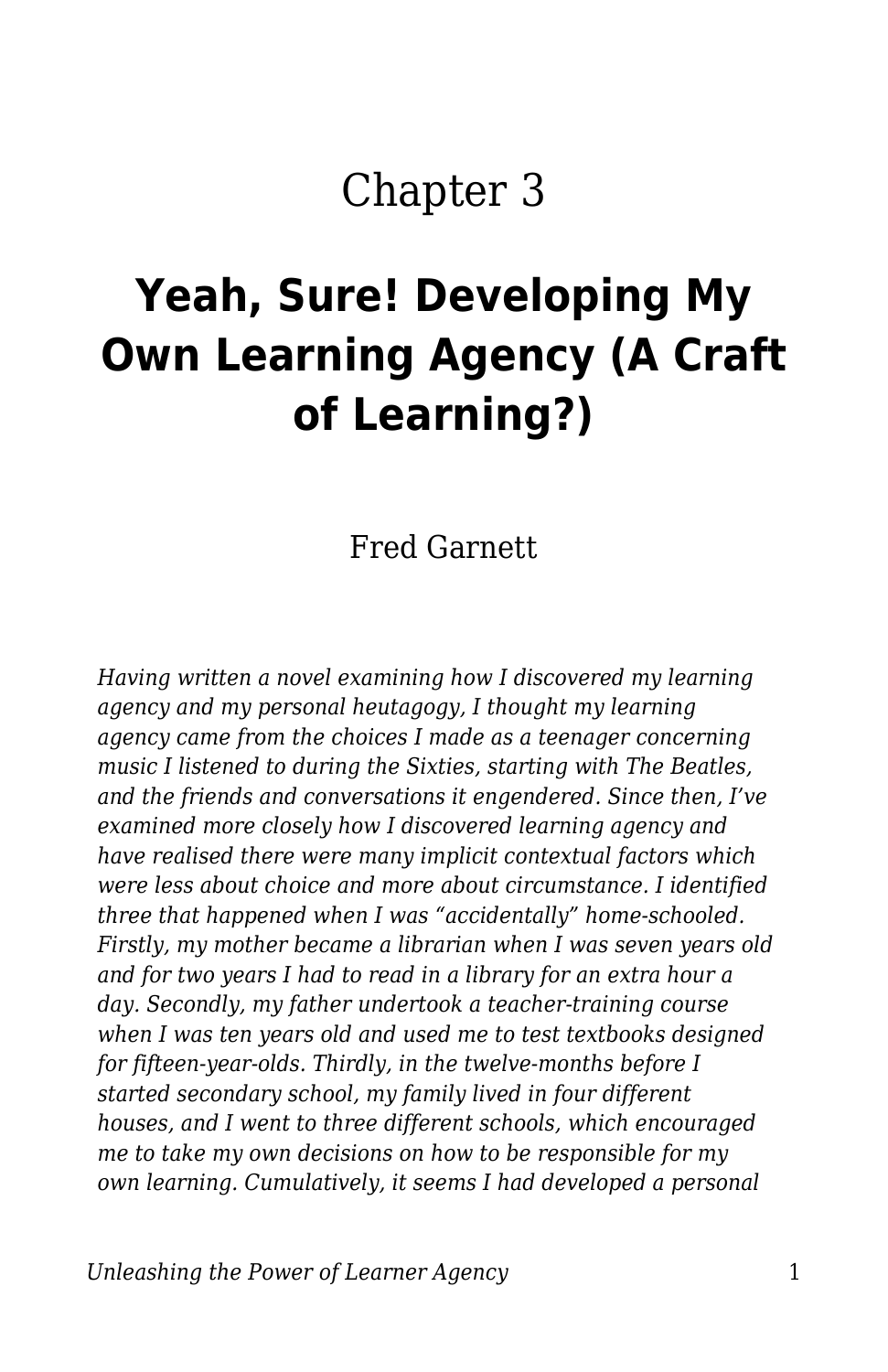*"craft of learning" before I entered formalised secondary education and The Beatles arrived. This chapter explores my personal journey and the factors that have influenced my discovery of learning agency.*

#### **Towards a personal (self-determined) literacy**

My father was in the British Army and my family were forever moving. When I arrived as a boarder at my eleventh and final school in 1967, Archbishop Holgates Grammar School in York (founded 1473), I was just 16 years old, and I had lived for 8 years in the UK and 8 years abroad. As a permanent outsider, and so never naturally a part of any local community, I always loved school, as it helped me fit in. Ironically, I would later become Head of Community Programmes for the UK Department of Education implementing interest-driven learning in digital community centres from 2000-05, which was how I discovered the concept of heutagogy. Wherever my latest school happened to be, I learnt how to become accepted by the new, local community by saying "yeah, sure" to whatever I was asked to do and engaging with whatever was valued there, from a mix derived from sport, culture, context and (sometimes) even learning. Surprisingly, it turned out that the criteria for successfully fitting in at any new school and community were always subtly different to my previous experiences. In the spring of 1958, when I was aged 7, we moved to a British Army Camp at Herford near Dortmund in Germany and, starting in the summer term, my younger brother and I were once again the new kids at yet another school – and to further complicate things, we had arrived at the wrong time of the school year.

The subtle difference in 1958 was that my Mum took over running the

*Unleashing the Power of Learner Agency* 2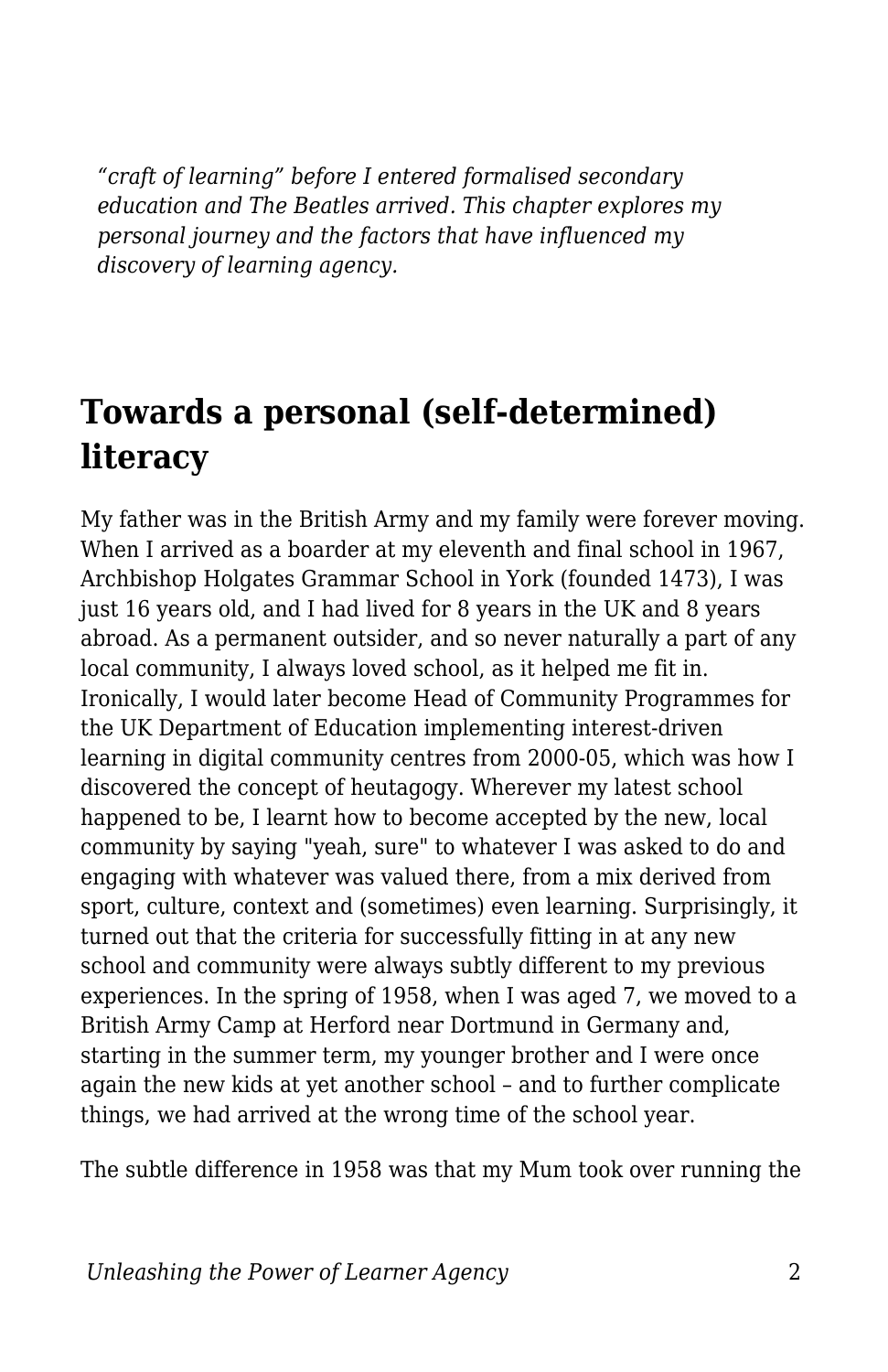camp lending library as they were short of staff. I went to her library after school everyday before I could go home. Having done well at reading in my previous school in the UK as a six-year old, when the task was to read a very short book such as *Janet and John* within the time frame of a single class, I had a very limited view of what reading meant. With an extra 75 minutes available to me every day, I eventually discovered for myself what might be called long-form reading, where you return to the same book the following day and pick up the narrative wherever you have left off. I eventually discovered Scheherazade and the *1001 Nights*, which combined longform and short-form storytelling in a thrilling and telling manner. As these daily visits to the library went on for well over two years, I became habituated to long-form reading and was always searching out books whose narrative would be patiently waiting for me to resume the following day. I learnt to judge a book by feeling the width, to mashup my metaphors.

I was developing my own reading literacy, which could also be described as a self-determined learning literacy, as I could read whatever I wanted to, within the range made available by the local library in a British Army Camp in the late 1950s, my choice wasn't being formally restricted. I didn't realise it then, but I had begun to understand "agency" in terms of choosing the books I wanted to read, rather than just reading books I was assigned to work through. My novel about heutagogy, *63/68 A Visceral His*tory (Garnett, 2018) was a first attempt to explain my personal heutagogy with a set of stories based on my learning experiences beyond the classroom. However, in the novel I linked my learning to the stimulus given to me by the Beatles, and all the wonderful pop music that we experienced in England in the Sixties. Between 1962 and 1972, I was an obsessive pop music fan and became extremely knowledgeable about everything related to pop, rock, psychedelic, underground, and progressive music (and belatedly jazz once I decided to become a drummer). This novelistic first attempt at reflecting upon and understanding my own experience might be more accurately defined as rhizomatic learning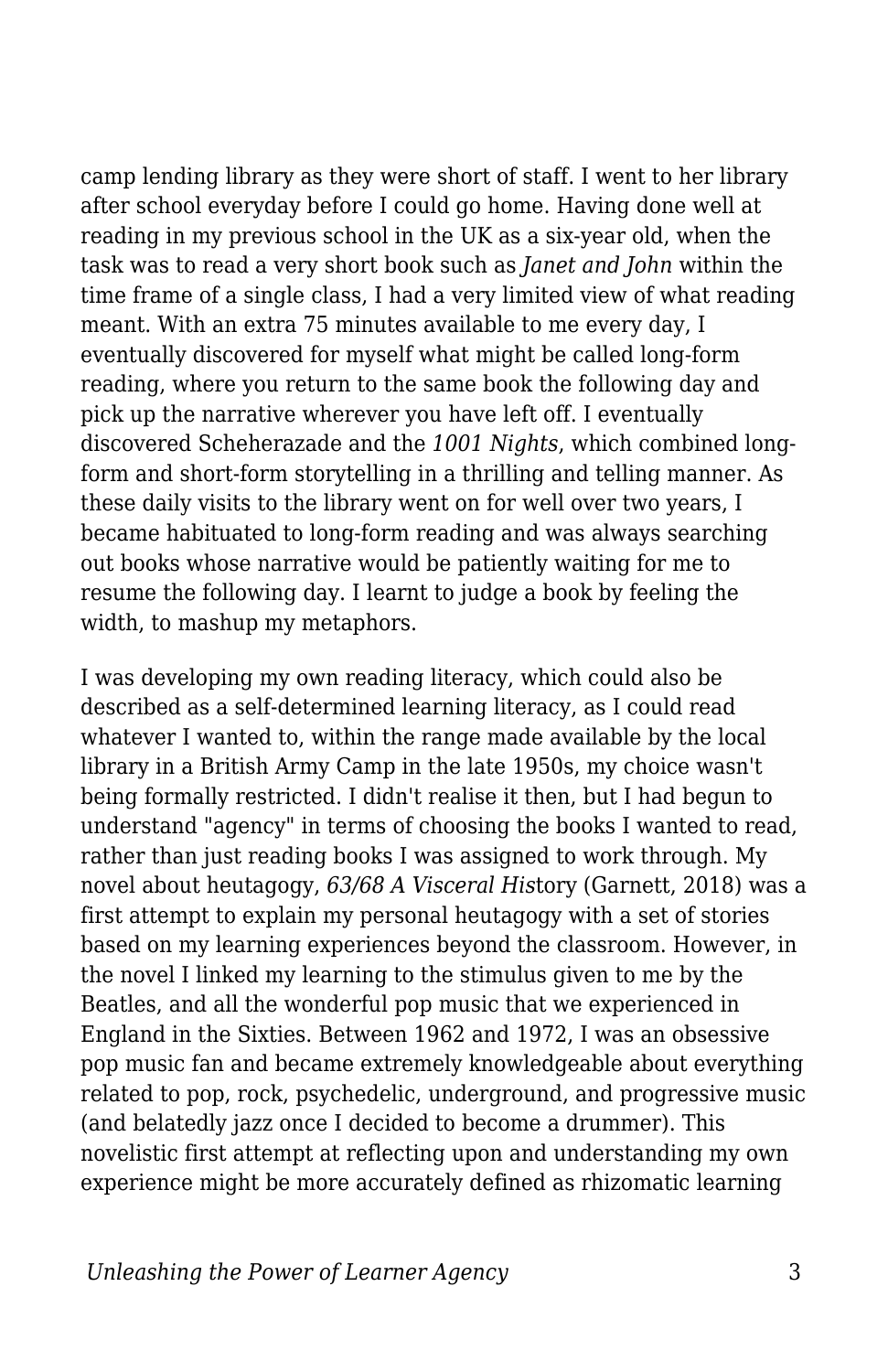(Cormier, 2008). However, it does not address how I discovered my own learning agency' as Stewart Hase (Blaschke, Kenyon & Hase, 2014) calls it, which is slightly different to marking out a territory that I am interested in and becoming a very knowledgeable autodidact.

I now realise that I had become a "self-determined" learner before I heard *Please Please Me* by The Beatles in January 1963 and was influenced by the subsequent cultural influences that I document in the novel. My agency had more to do with constant change in my life context and forever being required to adapt to it with each new school. My first secondary school was not my second school but my ninth. My younger brother later said that he was terrified by this unending churn and turmoil. However, I had learnt to be adaptable and responsive, probably because my practice in dealing with change was a few schools ahead of him, and I offered up the version of me that best suited the new context. I learnt to present the version of me that the school demanded. This self-determined, yet random use of a library, which Rose Luckin (2010) would later describe as an "ecology of resources," would ultimately culminate in my rich and ripe use of "random walks" in the library at the University of Kent on my Masters degree in 1977 after I had been inspired by Paul Feyerabend's (1975) book *Against Method,* a book which could be more positively summarised as arguing that each of us should work out our own method, whilst also being confident in the method that we have learnt to devise for ourselves.

#### **Towards a personal (self-determined) numeracy**

Just as accidentally fortuitous for me in developing my own learning agency was a family move back to the UK from Germany in 1960. My father was assigned to a one-year teacher training course so he could learn how to teach the Army Certificate of Education to Army apprentices, as well as lower ranks wanting promotion. Whilst they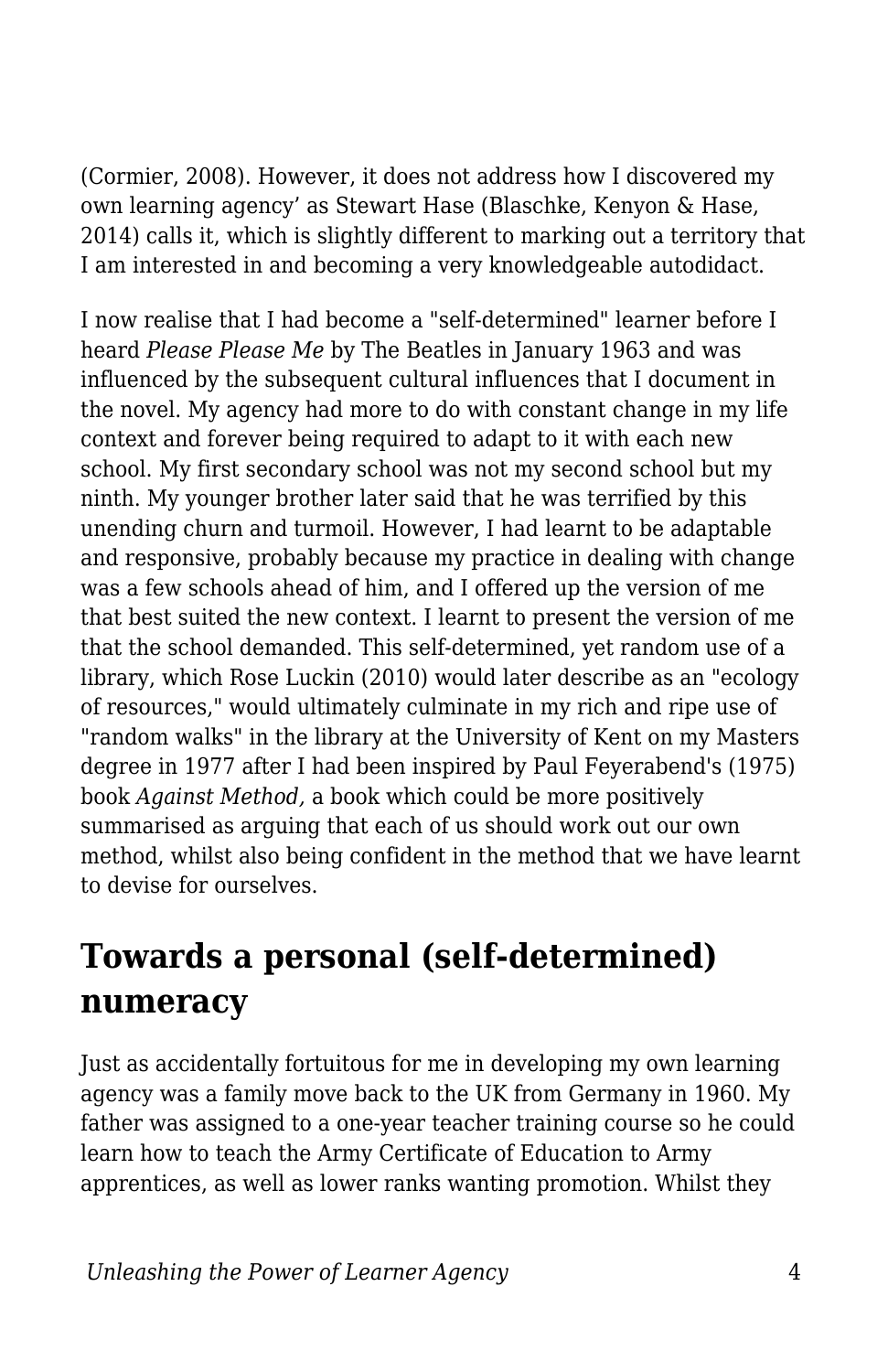would be tested on those ACE examinations from the age of 16 onwards, I was only nine years old that winter when my father started trying out the course materials on me. I was really lucky that he did. He tried a few different sets of materials, especially "programmed learning" books on military history, but the one that made a difference to my subsequent formal education was a marvelous large-size picture book called *Mathematics for the Million* by the brilliant Lancelot Hogben (1960). The book was designed as a self-study guide for the working-classes by a Professor of Mathematics at Cambridge University so that they could overthrow the British Establishment. However, although the Professor was a Communist, the book was an approved British Army textbook and was considered the "Mathematics for Dummies" of its time.

What the book did brilliantly well was to illustrate mathematical concepts by using their practical application, a topic I formally studied later as Applied Mathematics at A-Level. Whether the materials were age-appropriate or not, they made sense to me as a 9-year old. I still remember being asked in a Mathematics class at grammar school about four years later if anyone knew the Pythagoras Theorem and being very surprised that I was the only one who raised my hand. On being asked what it was, I gave the well-known rubric, and also mentioned that it was used in building the Pyramids, which was how I recalled the formula. To this day, every time I mention Pythagoras I still recall the image from the book of the Pyramids being built, and so I can both work out the theorem from first principles, as well as recite the rubric.

What *Mathematics for the Million* did for me at age 9 was to clearly illustrate the practical application of a whole range of mathematical formulae. I didn't meet them for the first time as abstract symbols chalked on a board, but as illustrations, in both senses of the word, that I could always recall visually. Mathematics always made sense to me because of this visual understanding of any formula. Recalling mathematical concepts was a breeze: unlike being mistaken for a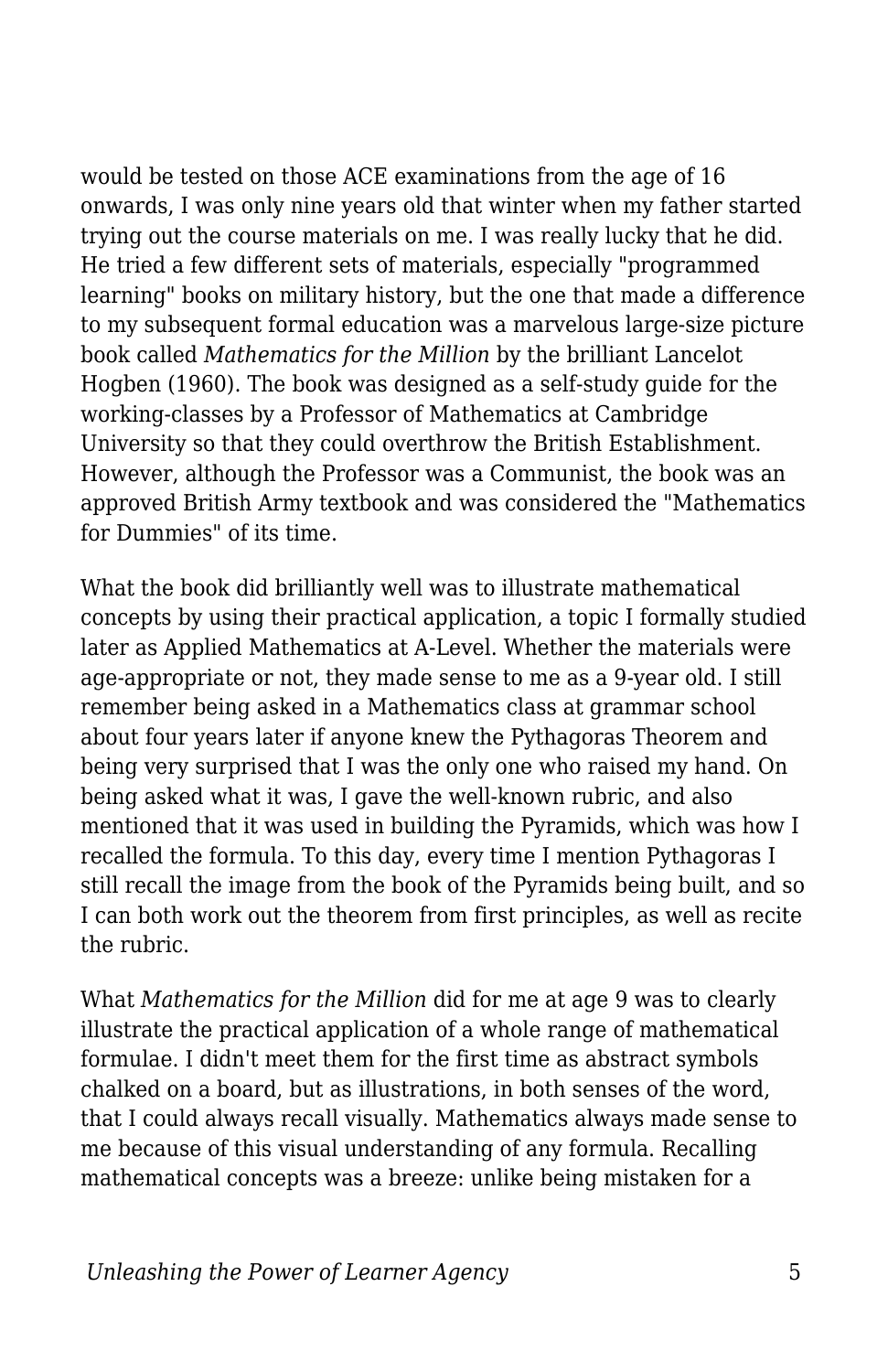natural whizz at mathematics for all of my secondary education.

### **11-plus and all that (ambushed by tests)**

Comedian Lenny Henry (2019) gained a Ph.D late in life but, in his autobiography recalled that he had absolutely no preparation for the 11-plus, the signature English exam taken at the end of Primary School and used to determine who was placed onto a successful secondary education pathway. Unlike Henry, I breezed through the 11-plus. Not only had I already worked through lots of math formulae and a whole bunch of other puzzles that developed my problemsolving thinking, but Buckinghamshire County Council allowed 10- year olds to sit the 11-plus a year early as preparation for the actual exam a year later. In 1962, the 11-plus didn't feel like a "test" or an examination but just some more of the fun I had learned to have from playing around with ideas and solving puzzles. I also created and solved my own puzzles, mostly as games (such as the algorithm-based cricket game I devised and described in 63/68). Lenny Henry, and millions of others finishing primary school in the UK, were given a high-stakes, and potentially life-defining, examination, for which their primary schooling had not prepared them. I got lucky. I'd serendipitously worked out how to pass the 11-plus, whilst playing around in my free time at home.

#### **Change the context, change the boy: Four houses in 12 months**

In September 1961, I started my final year of primary school in Radnage. We lived in a thatched cottage in this small village in Buckinghamshire that would have previously been the living quarters of rural farming people. The accidental home schooling that I'd been given by my parents over the previous three years meant I was wellskilled in entertaining myself through reading, solving problems,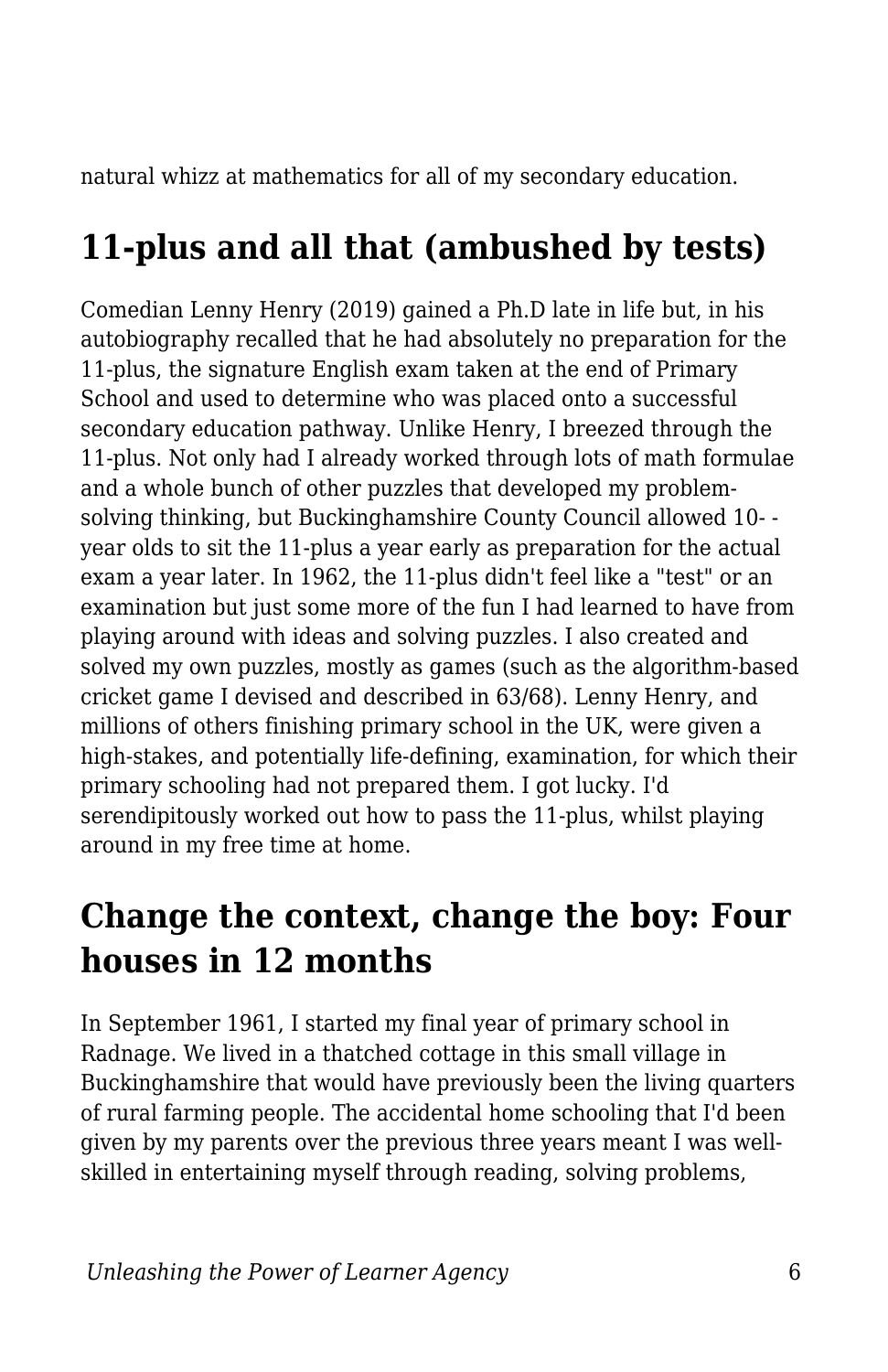playing outside, and playing games or sport. (For example, I organised a "run the world" day at the Radnage primary school in the summer where the whole school went running). In this way, I was always stretching and developing my brain both at school and in my free time. Then three months later in November 1961, my family moved to Harrogate because my father was now a qualified and trained teacher and was taking up a role at the local Army Apprentice College in northern Yorkshire (we were forever moving between the North and the South of England).

We moved into a two-up, two-down terraced working-class house (with outdoor toilet) near to Grove Road School that we could walk to in a couple of minutes, as we did in Radnage. It was already my eighth school, and we suddenly played a lot of football in the playground and after school on Harrogate's famous Stray (public park). I created a whole school project to draw a map of the world for the assembly hall. My Mum created a fuss that my Dad was now an Army Officer yet we were living in a tiny house just like the one she had grown up in her mining village. So, three months later in January 1962, our family of four moved into an Upstairs Downstairs 5-bedroom Victorian mansion in keeping with our new posh social status, but on the other side of town to our new primary school. Another three months later, my parents bought a solidly middle-class, semi-detached house on the other side of Harrogate, and we began a long daily walk back to Grove Road school.

At this point, I had passed the 11-plus and went to Harrogate Grammar School, situated next to the West End Avenue house where I had previously lived, but now over two miles and a free bus ride away. I was now travelling to my 3rd school in 12 months (and my ninth school in total) from my 4th dwelling in that time period. As each house reflected a different element of the acutely defined British class system, I've never really been troubled by class ever since. Nor was I impressed that my posh new school was rugby playing. Consequently, I set up a Saturday football league, created my own team called Bilton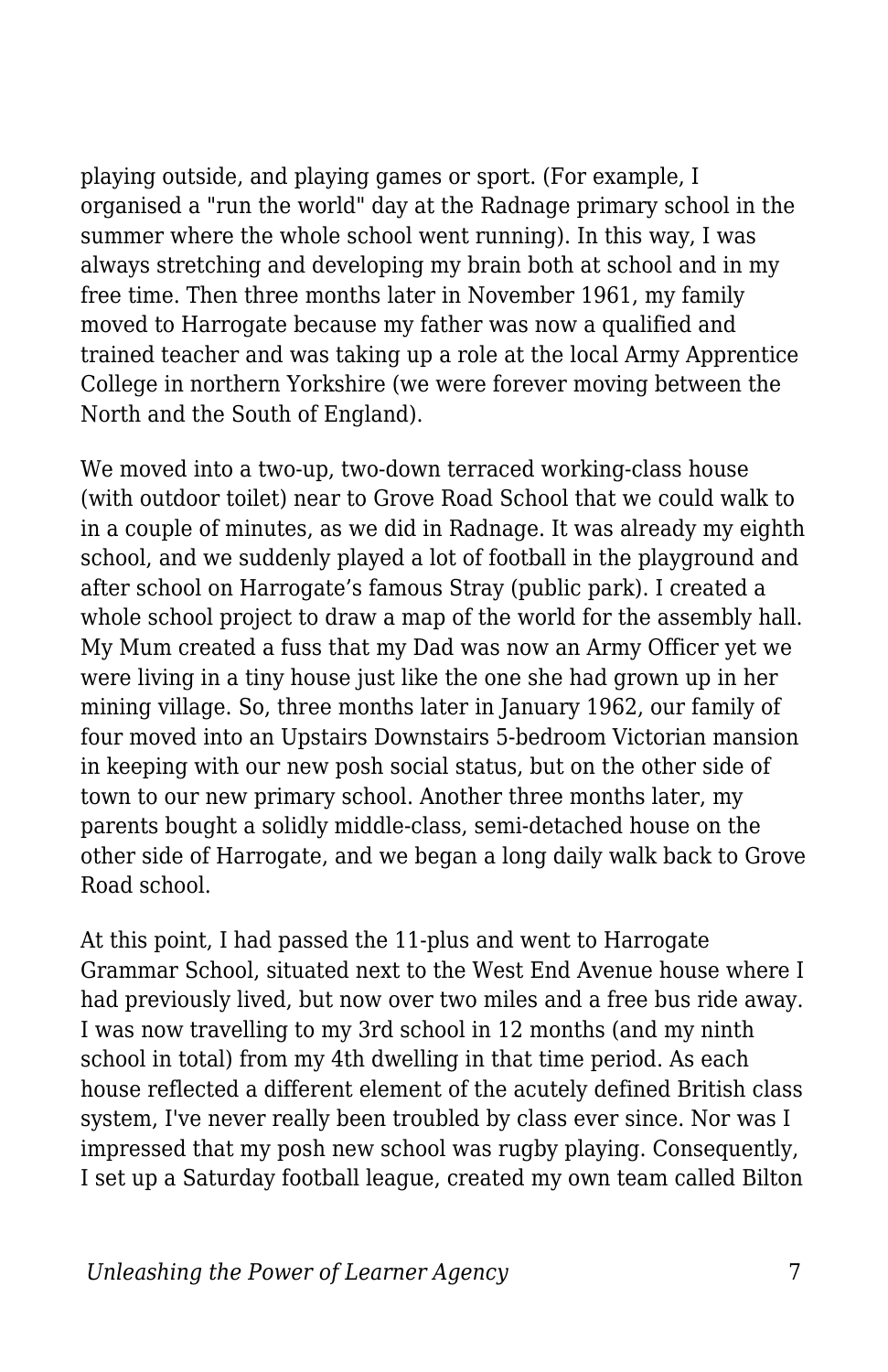Dynamos, and happily ignored the elitist preferences of this Grammar School. It was yet another school that I had just been parked in, for who knew how long? I continued to follow my own well-developed learning interests and went off to the library in town every Saturday, after playing football in my own league, in order to choose more books that fed my curiosity because they both interested and extended me.

#### **This is not the "Homework" we are looking for**

Having aced the previous two years of study at primary school, largely because I was simultaneously being home schooled, I felt that I was a good, dutiful and hard-working learner because I was deeply absorbed in learning whatever pleased me. However, I started being given homework, to which my learned response was: "No thanks, I'm already doing lots of work at home." I rarely troubled myself with this "homework" set by school, whilst exercising my mind in many and varied ways. For example, Chapter 13 in *63/68* (Do You Want To Know A Secret) is about a games network that my friends and I set up in 1963. In six different houses and garages, we 12--year olds would simultaneously play Diplomacy, Risk, Monopoly, Go, Totopoly, Cluedo and some games of Cards such as Cribbage, in order that the longer form games (such as Risk and Monopoly) could be left in open play until we could finally finish them. However, when I was caned in January 1963 for not submitting the homework that I had been set by the grammar school, I realised that homework is not learning that you choose to do at home, but compulsory written activities that must be submitted in order to avoid punishment. Inspired by fear, I began to complete this kind of compulsory work at home (not called "home learning" I now notice) in order to avoid further physical pain and, of course, social humiliation or even notoriety. This enforced but nuanced attention to addressing formal learning demands would yet again be disturbed by my next two new schools and their subtly differing requirement – requirements I worked around.

*Unleashing the Power of Learner Agency* 8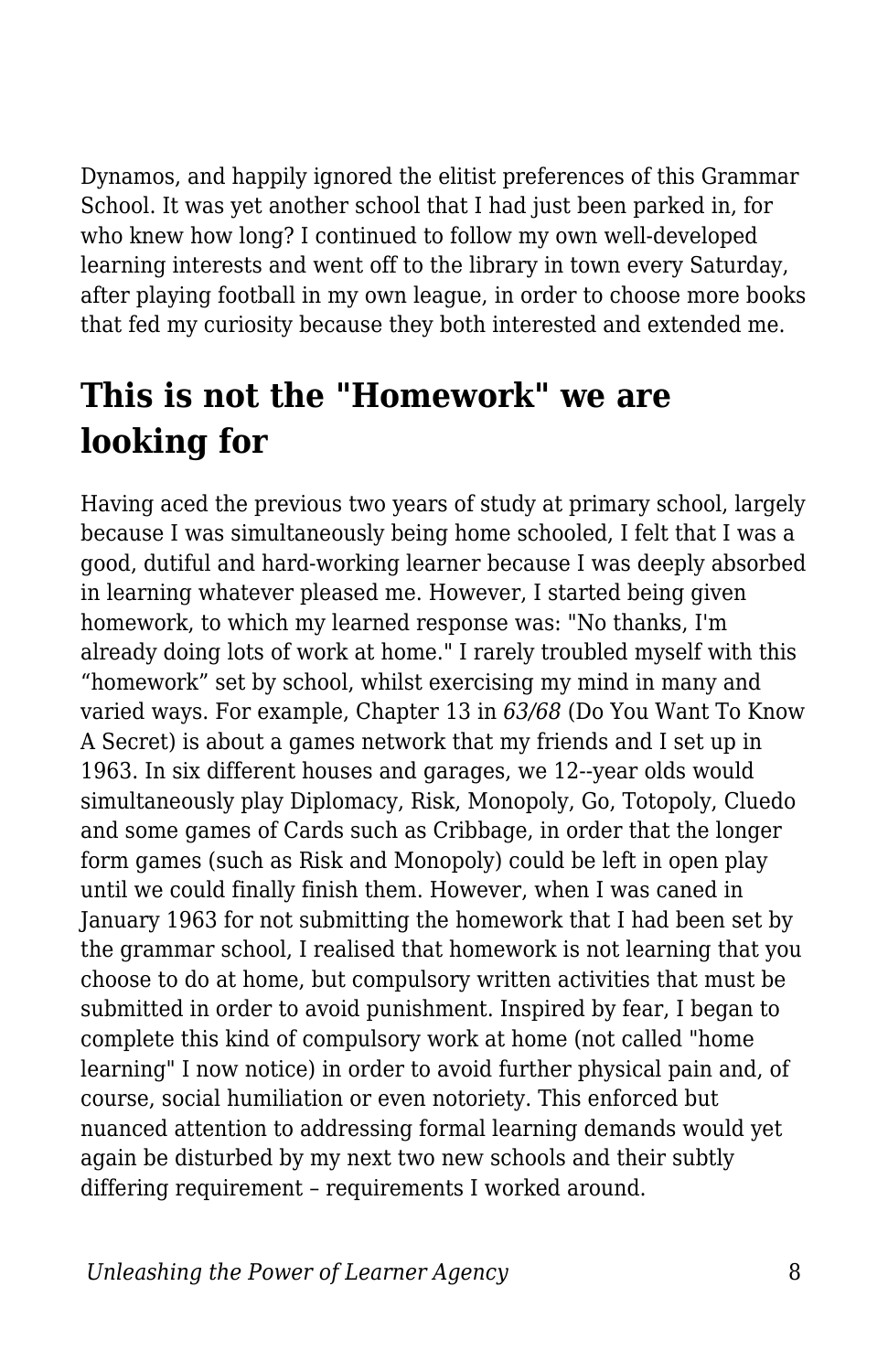Incidentally, I heard my beloved Beatles for the first time in January 1963, immediately after being caned by the headmaster for not doing homework. This began my pursuit of informal learning and building informal learning communities around shared interests concerning popular music throughout the Sixties. Having just completed an online blog project in 2019 concerning the Abbey Road album, I realised that The Beatles' first UK number one single happened just after I was punished for being a bad little child at school. Not only that, their last contemporary number one single in the UK, *The Ballad of John and Yoko*, was topping the UK record charts as I was sitting my last Alevel exam, immediately prior to leaving school. In essence, the Beatles sound tracked my schooling. Perhaps it was unsurprising then that my time listening to the Beatles in the Sixties was the original metaphor with which I described how I developed my learning agency. It isn't entirely inaccurate though, since sharing my love of popular music was how I kept my learning agency alive as a teenager – after having been accidentally home schooled into a love of reading (especially long books) and problem-solving. Both these capabilities continue to motivate my interest in everything in the world and in learning. My love of The Beatles, and their 21st century remastering projects, continues and is often how I interest people in my more theoretical work on learning and heutagogy. Indeed, I am usually introduced as a Beatles expert rather than an educational expert: it both humanises my expertise and helps with making friends.

### **My personal learning literacy: A "craft of learning"**

Now in the 21st century, looking back, I would say that my formal, structured, secondary school education occurred in parallel with my creative, informal learning, which was driven by interests I shared with my friends. However, as a teenager I also continued to read broadly and avidly beyond the requirements of school: *Plato's Republic*, *Einstein and Relativity Theory*, James Joyce and the very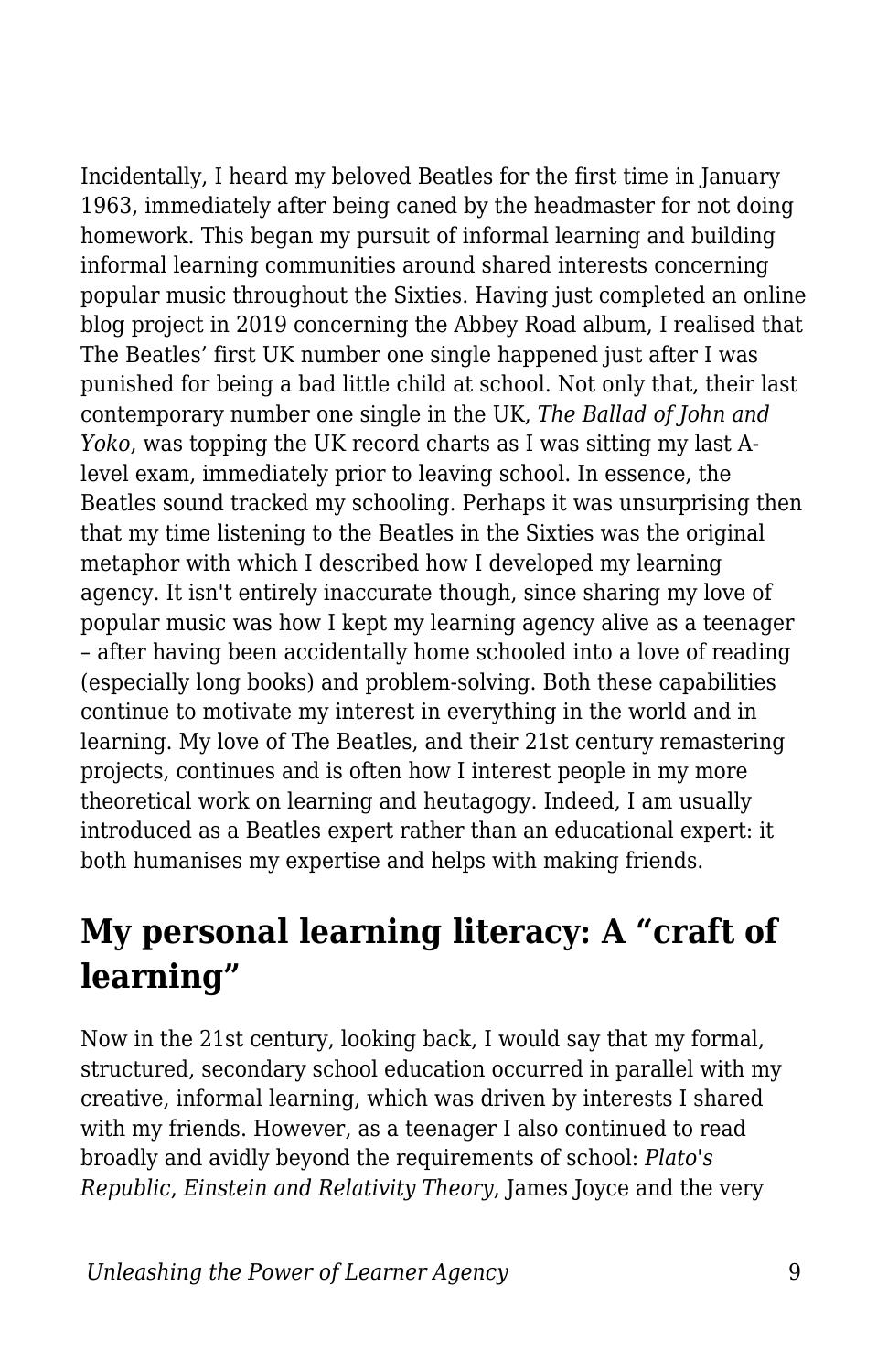long read that is *The Lord of The Rings*. My formal education was framed by the subject-based curriculum, which in the UK we foolishly narrowed down to three subjects to study between the ages of 16 and 18: mine being Mathematics, Further Mathematics and Physics. Meanwhile, through personal choice I developed a Folksonomy, or my self-determined learning curriculum. In creating this curriculum, I drew on topics of interest to me concerning not only music but popular culture as a whole, including poetry, films, and theatre (I also wrote and directed amateur plays then). I also explored fashion and designing my own clothes, which is how young people usually signify their emerging social and cultural agency to their "elders and betters". Unless we go to art college, there is no formal curriculum for this kind of cultural learning, which we all engage with especially in our teenage years.

Our human curiosity and diversity usually finds original ways to signify itself. In the Covid-19 lockdown nearly everyone engaging in a web conference or being interviewed by the broadcast media has chosen to represent themselves with an arrangement of objects by which to signify their interests: books, paintings, musical instruments, prints, posters and, for the more digitally literate, latest recording technologies. No one in the UK has chosen to represent themselves with educational qualifications framed prominently on their walls at home: we bury that educational trauma. Education disenfranchises our learning by disabling our learning agency. As the jazz musician Wynton Marsalis said recently about jazz critics, "they're our enemy" and he urges musicians to "develop an independent sense of integrity" (Baldwin, 2020). Curiously, we represent our individual character culturally whilst being told that we have to represent our social value educationally. This has developed into a disastrous human asymmetry of "learning" formal education.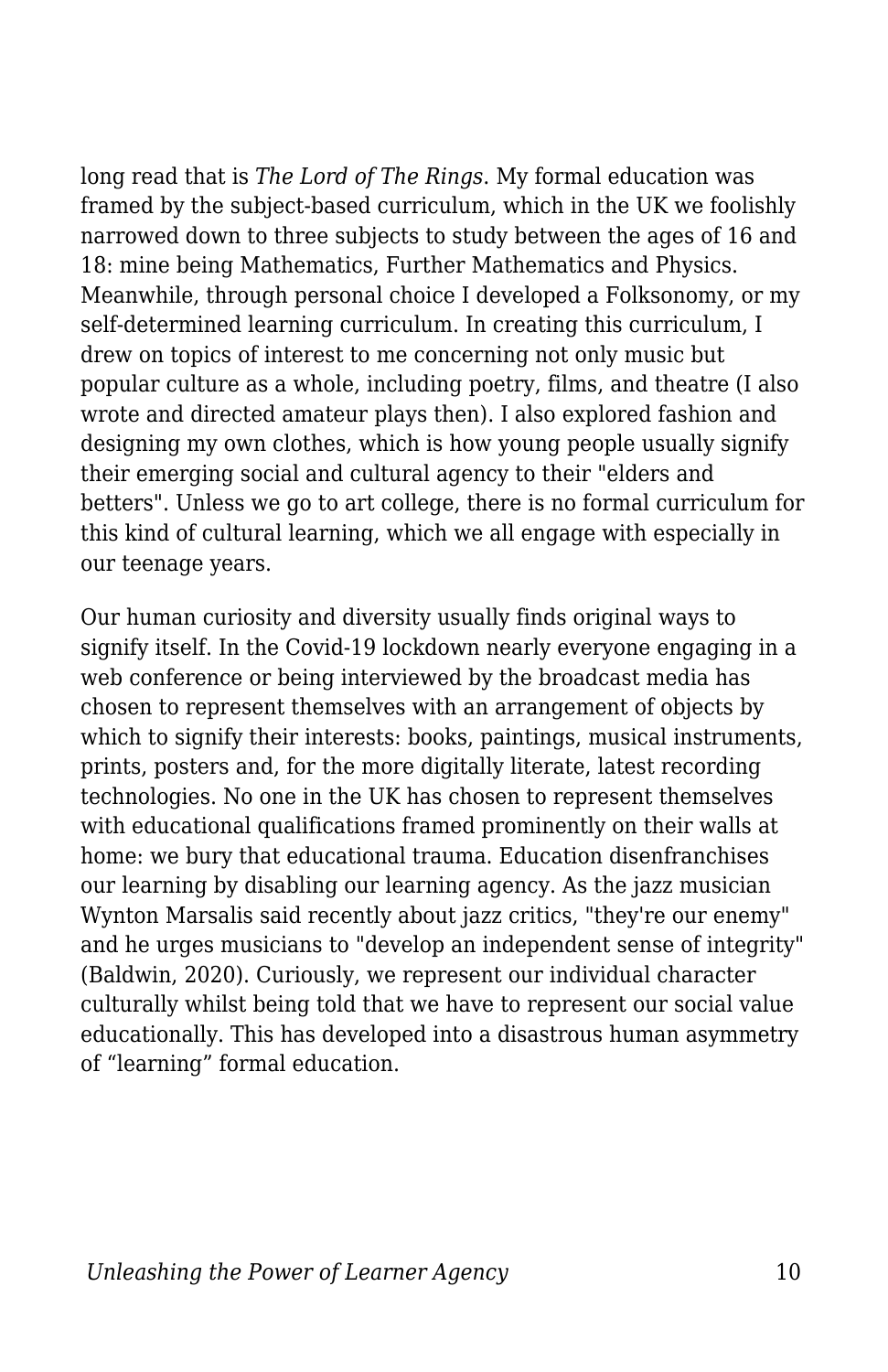### **How can educationalists help develop learning agency?**

As someone who was accidentally home schooled, I recognize that this bequeathed me with two essential qualities that fostered my learning agency before I reached the more formalized period of education at a secondary school. These were, firstly, my curiosity and the freedom to follow the interests that emerged (described in more detail in *63/68*): this informal learning enabled me to create my own folksonomy of learning interests. Secondly, I had unwittingly developed a learning literacy based on both the literacy and numeracy skills my parents had inculcated in me, and the attendant problem-solving abilities it had engendered, which meant I could cope with the formal subjectbased educational taxonomies of secondary school once I was forced to. Arguably, these three – my personal literacy, numeracy and problem-solving abilities – represent a craft of learning developed over many years of learning by and for myself.

Educators, who by necessity are delivering education within the formal taxonomies of subject-based learning, should endeavour to open out their subject to the interests of their learners in various ways that they can think of. Not least, this can be done by creating assessment opportunities that are negotiated, individually with all learners This is an educational process that I call "brokering" (Jennings, 2010), which is based on teachers balancing between the formal requirements of the education system and the personal agency of each learner. Whilst teachers are developing their own craft of teaching (Ecclesfield and Garnett, 2010), they can help learners develop their personal craft of learning. After all, learning is a process of asking questions, whereas education is a system of delivering answers.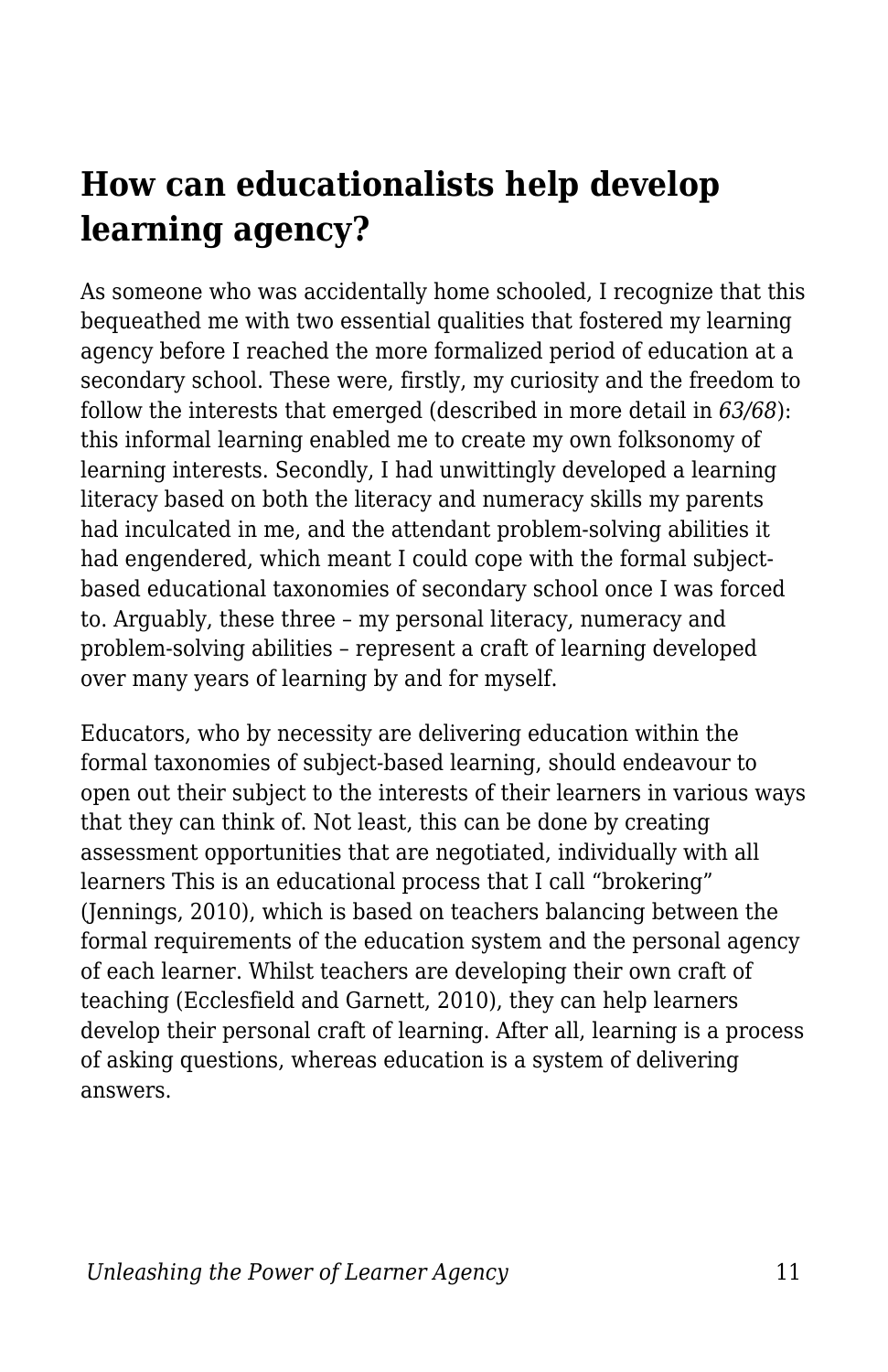#### **References**

- Blaschke, L.M., Kenyon, C., & Hase, S. (Eds.) (2014). *Experiences in self-determined learning*. Amazon.
- Cormier, D. (2008). Rhizomatic education: community as curriculum (Weblog). [https://edtechbooks.org/-od](http://davecormier.com/edblog/2008/06/03/rhizomatic-education-community-as-curriculum/)
- Ecclesfield, N., & Garnett, F. (2010). *Open context model of learning and craft of teaching*. Slideshare. [https://edtechbooks.org/-JFFe](https://www.slideshare.net/fredgarnett/nefg-opencontextmodelcraftteachingoutlinev4).
- Feyerabend, P. (1975*). Against method: Outline of an anarchistic theory of knowledge*. NLB
- Garnett, F. (2018). *63/68 A visceral history*. Slideshare. [https://edtechbooks.org/-XrT](https://www2.slideshare.net/fredgarnett/6368-a-visceral-history-by-fred-garnett)
- Baldwin, A. (2020). Wynton Marsalis: Keeper of the jazz flame [Podcast]. *Here's The Thing With Alec Baldwin*. [https://edtechbooks.org/-QEvs](https://www.wnycstudios.org/podcasts/heresthething/episodes/wynton-marsalis-keeper-jazz-flame).
- Henry, L. (2019). *Who am I, again?* Faber & Faber.
- Hogben, L. (1960). *Mathematics for the million*. George Allen & Unwin.
- Jennings, D. (2010). *Fred Garnett on how to create new contexts for your own learning*. [https://edtechbooks.org/-GXS](http://alchemi.co.uk/archives/ele/fred_garnett_on.html/)
- Luckin, R. (2010). *Re-designing learning contexts: Technology-rich, learner-centred ecologies*. Routledge.